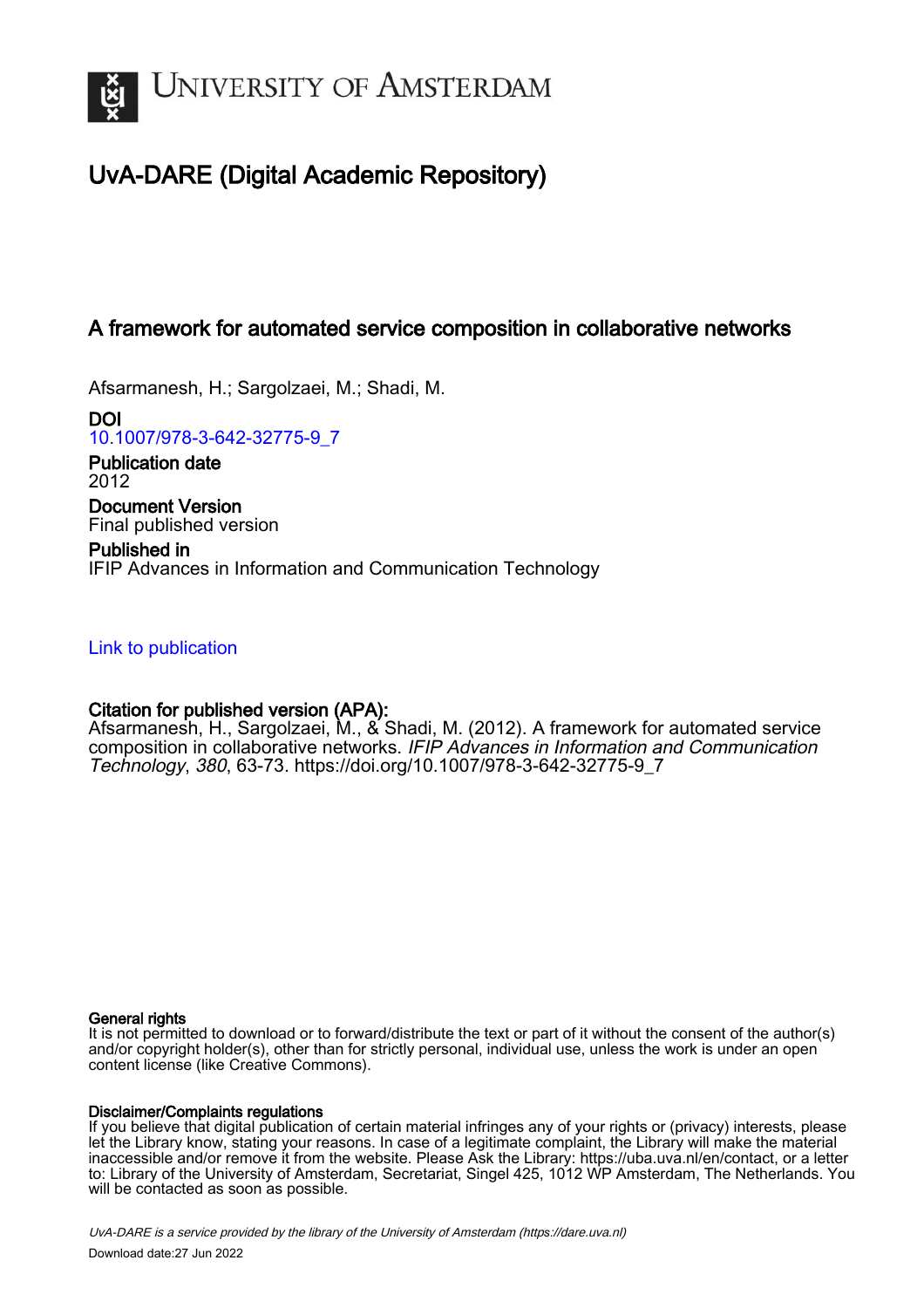## **A Framework for Automated Service Composition in Collaborative Networks**

Hamideh Afsarmanesh, Mahdi Sargolzaei, Mahdieh Shadi

University of Amsterdam, Informatics Institute,FCN group, Science Park 107, 1098 XG Amsterdam, The Netherlands {H.afsarmanesh, M.sargolzaei1, M.shadi}@uva.nl

**Abstract.** This paper proposes a novel framework for automated software service composition that can significantly support and enhance collaboration among enterprises in service provision industry, such as in tourism insurance and e-commerce collaborative networks (CNs). Sharing/integration of software services in CNs, as well as interoperation among implemented software services in this industry, are quite challenging. There is currently no machine readable standard notation that can unambiguously define the *behavior* of the software that implements the business processes, however typically enterprises in service industry formalize the definition of their on-line business services using standard business process modeling notation, such as BPMN. Our proposed framework is founded on service oriented architecture (SOA) paradigm. In the proposed framework, software services implementing on-line business services that are provided by different enterprises will be formally defined, using an extended BPMN notation to capture their *semantics and behavior*, as well as the WSDL notation to capture their *syntax*. Furthermore, the *syntax, semantics and behavior* of these software services will be registered in a service repository for the CN, so service discovery in this framework can go far beyond the current practice of service search by name, and can be even based on actual service behavior. The paper addresses enhancement of automated software service integration in CNs, through the application of the Reo coordination language, which is used to formalize the interaction among the composed services. The main reason for using Reo in this context is that it supports separating the computations needed by software components in an integrated system from their interactions. The suggested framework provides more flexibility and adaptability as well as cost-effectiveness in service composition, as to be supported in collaborative networks.

**Keywords:** Software service composition, service discovery, business process modeling, business service, collaborative network, coordination language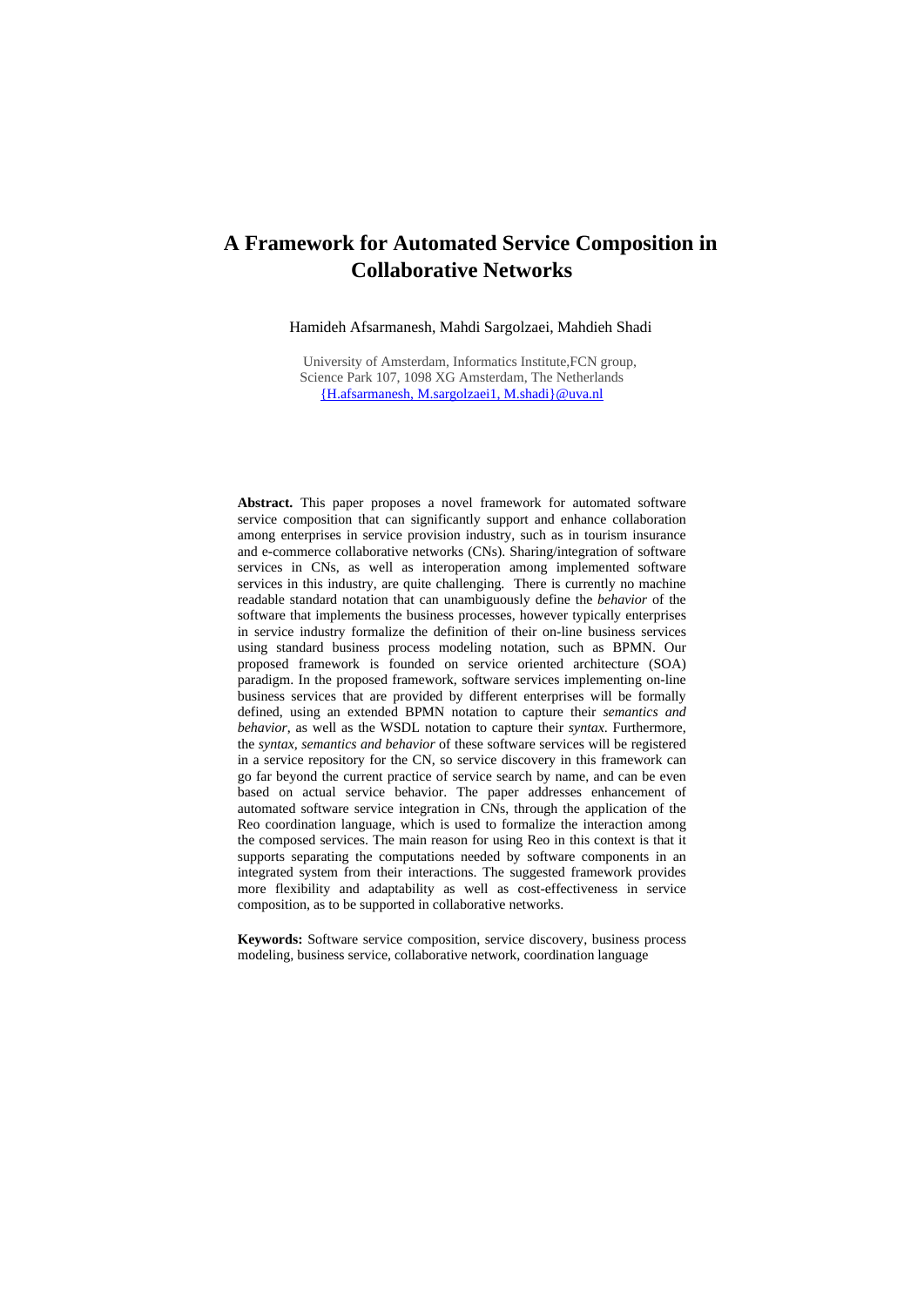#### **1 Introduction**

Nowadays, in a number of application areas such as tourism and e-commerce, an increasing number of SME organizations are formalizing the definition of their provided *business services*. This formal definition is usually provided as business processes (BPs), e.g. a BP is defined to represent the reservation of a hotel room or an airline ticket, and they usually apply certain standards such as BPMN or UML for this definition. The resulted set of BPs at the SME are then used by software developers that implement them as software services. For a large number of service industries such as the tourism, insurance, banking, etc. most of their business services provided to the customers are now accessible on line (through Internet), i.e. developed as *web services,* e.g. the on-line hotel reservation web service. These web services are typically accessible by customers through user-friendly interfaces, which automate the execution of their requested transactions e.g. making a hotel or airline reservation, at the local SME sites.

But SME organizations are increasingly interested in working together and joining their knowledge, skills, resources, capabilities, and capacities, and in establishing collaborative networks (CNs) [1]. One form of CNs, the so called Virtual Organization (VO), is usually established for one of the following two purposes. One purpose is to target one specific emerged opportunity in the market or society, for which a number of organizations would be selected by the VO broker and invited to accept the joint responsibility of fulfilling tasks needed to achieve the common goal of the VO. A second purpose is for innovation, when usually a VO broker identities a potential opportunity that can be fulfilled through merging abilities, resources, capacities, etc. of a number of SMEs who get invited to the VO. In both cases knowledge of the VO broker about the abilities, resources, etc. of the other SMEs is a vital pre-condition for VO formation. For instance, for innovation purposes, the VO broker is in fact the leader of the innovation and thus its pre-knowledge about the other SMEs must be in-depth. As a partner in the VO, the involved SMEs are typically independent, heterogeneous, and autonomous, nevertheless agreeing to establish contracts for sharing a part of their abilities, resources, etc. for the duration of the VO's life cycle [2]. After its formation and creation, usually the operation stage of the VO starts and continues with partners performing their agreed tasks. However, VOs are dynamic environments, namely during their operation stage, their configurations and even their targets may evolve. But once the goals of the VO are achieved, it usually dissolves.

Considering for example the service provision industry area of Tourism, e-commerce, or insurance, a VO formed by a broker out of several SMEs in this area may aim at capturing some specific market requirements, e.g. providing services to the elderly, and can create the possibility for these SMEs to share and integrate their individually provided business services, implemented as web services, towards developing more value-added and supportive services.

Nevertheless, besides the need of the VO brokers to select the best-fit partners for the VOs, which necessitates them to have sufficient pre-knowledge about abilities,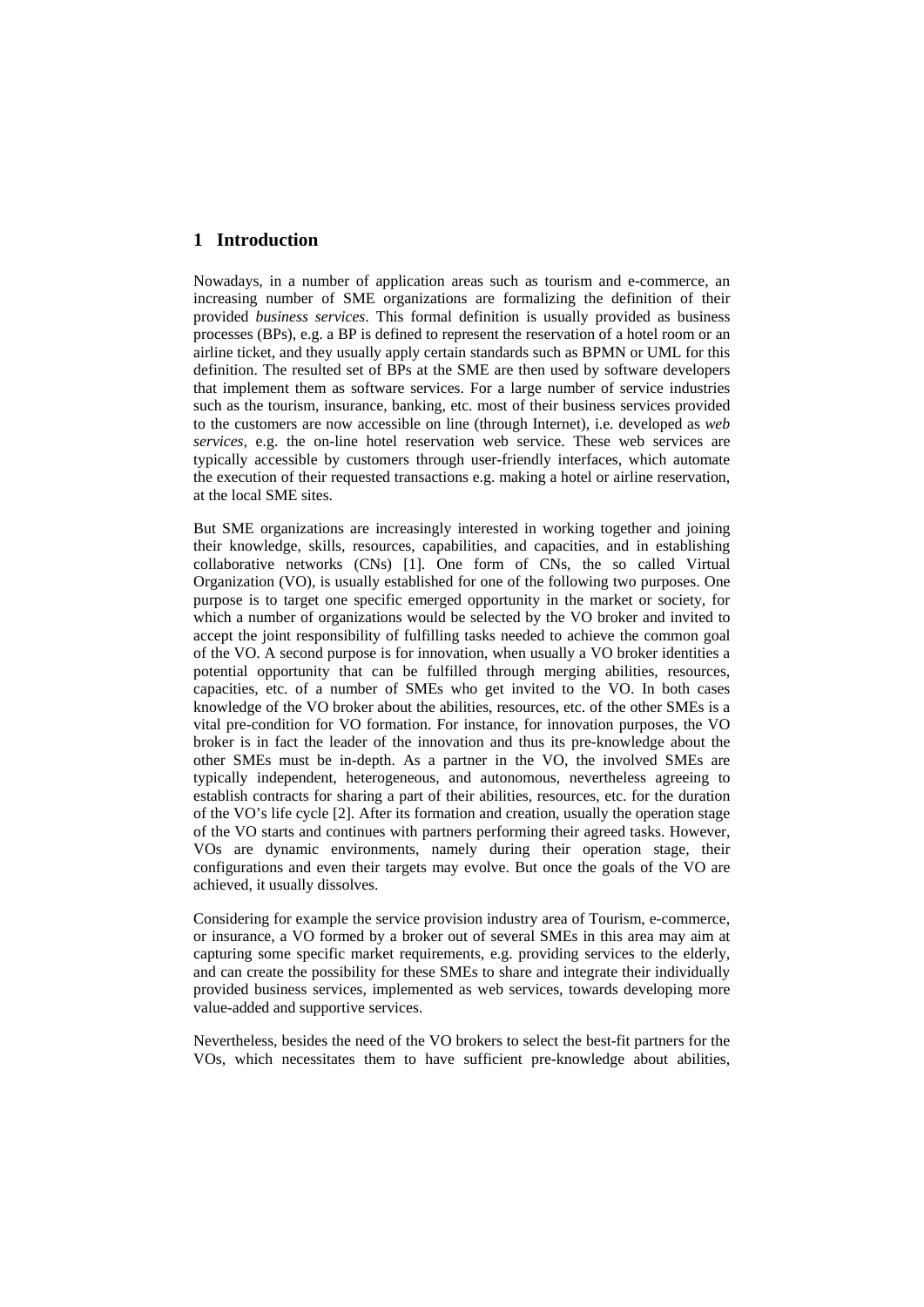resources, etc. of all potential organizations, as addressed above, the interoperation and co-working among heterogeneous and autonomous SMEs in the VO also creates a number of technical challenges that require spending sufficient amount of time and effort to achieve. Consequently, in order for VOs to compete in the market and society with real large existing organizations, the base for collaboration among its partner SMEs must also be pre-established before the VOs can operate. For this purpose, usually another form of CN, the so called Virtual organizations Breeding Environment (VBE) [3] is established as an association/community of SMEs in a sector, who have general common and/or compatible interests, who are interested in involvement in VOs, and who are also willing to work and share their potentials and competencies with other organizations. Since VBEs on one hand gather and organize large amount of information/knowledge about their member organizations, and on the other hand establish the base for common/uniform for interoperation among their member organizations, they represent valuable communities, and therefore usually they do not dissolve [4]. But sometimes VBEs metamorphose either through expansion with another related area of activity, or narrowing down and focusing on a subset of the original activities.

Formation of a VBE is typically aimed at bringing the following set of advantages to its member organizations [5]:

- (i) Capturing more opportunities and bigger market, and thus making more profits through sharing their customers
- (ii) Reducing individual costs through focusing/applying only their core competence, while benefiting from the existence of complementary expertise in the network
- (iii) Increasing the ability to take risks, through sharing and distribution of potential losses, while agreeing to share their profits

Focusing on the service industry, which is the main emphasis of this paper, in order to join others and collaborate effectively, SMEs in a VO must together act as a single entity, and therefore they must share their business services with each other as if they all belong to and co-work within one single real organization. But to share services, they must be formally and uniformly defined. Such unification in definition format can occur at the VBE level. As such, once in a VO, other SME partners will be able to share them, e.g. to integrate them with each other and/or together create new valueadded services and innovate in this industry.

For example, consider the case of one SME (A1) in a VBE (V1) planning to simply create an integrated tourism package, including the reservation of flight-ticket, hotelroom, day-trip and dinner at restaurants, and assume that these business services are all already implemented by several different SMEs at the VBE as web-services by different other SMEs in this VBE. In fact once A1 identifies the most-fit SMEs to work with for creating this package as an integrated service, A1 can start forming a VO together with these other SMEs. However, today due to the lack of uniformity in full and formal definition of implemented business services at SMEs, the creation of such an integrated single tourism package and providing it as an on-line service to the customer is quite challenging. In this paper we aim to address this challenge and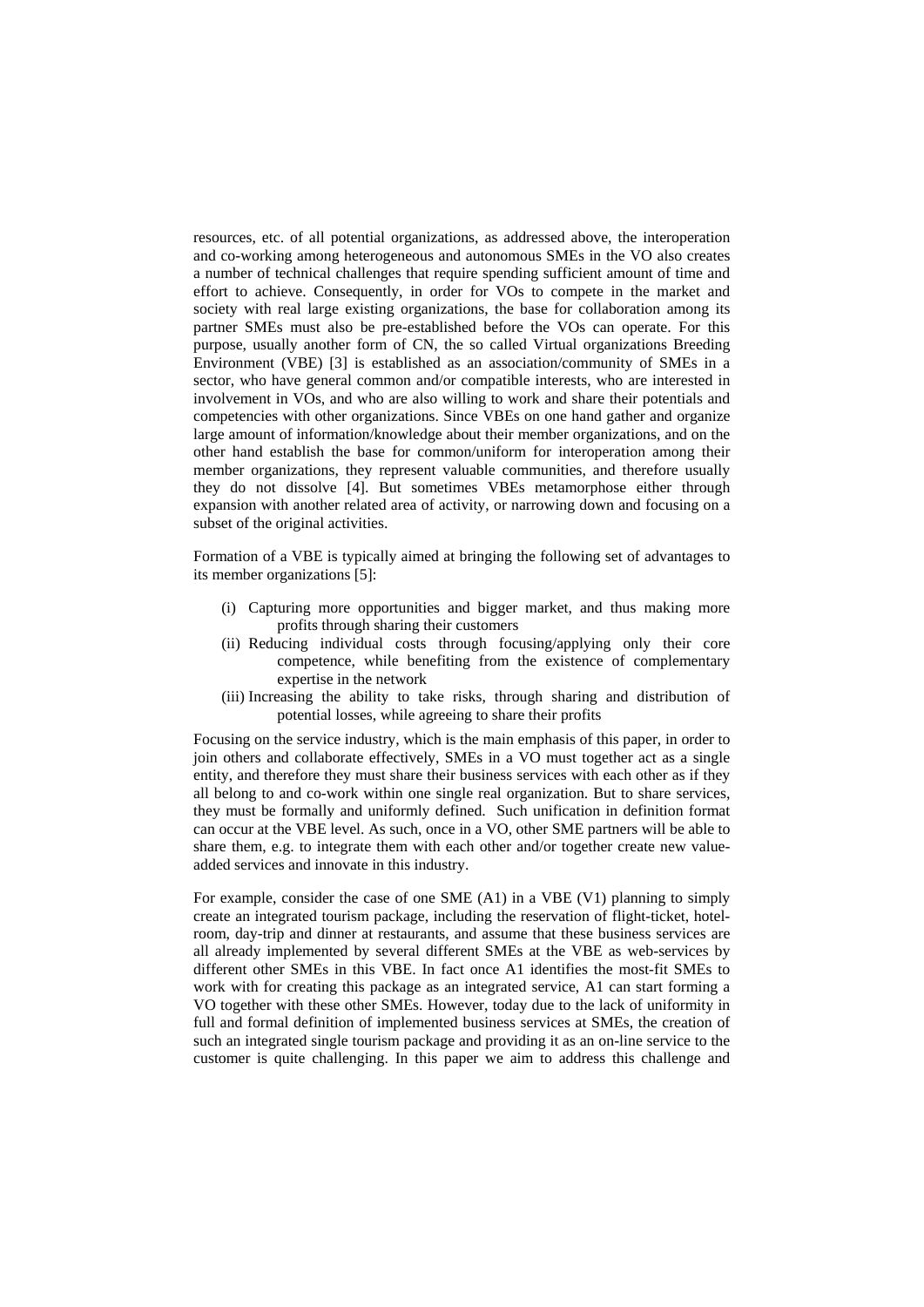define an approach and architecture that can in fact support the semi-automation of this challenging task.

Today, even without any automation, for developing such an integrated service, the following steps are needed to be taken:

- (a) A1 must first identify any and all potentially relevant web-services shared by other SMEs in the V1. But clearly to identify relevant web-services for this purpose, it is not enough for A1 to only have access to the syntax information of these web-services, e.g. their names, and the name/type of their input and output. This is due to the fact that "names" for web-services and their input/output are not even necessarily mnemonic and/or using any common standards. On the contrary, these names are usually selected and assigned by different software developers and usually represent only their personal preferences.
- (b) Beside the naming challenges, also the semantics of the web-services and each of their input and output elements are not uniformly provided. There is a need for common ontological definitions to clarify the actual intention of the software developer behind these elements.
- (c) Furthermore, for the purpose of developing a new integrated web-service, through composition of other existing web-services, although A1 (as the developer of this new integrated service) does not need to know and fully understand the exact code and how each of the existing component services are implemented, A1 must in fact have a very good understanding of the functionality and interaction (namely the behavior) of each component service, in order to integrate it with the others. In some cases in fact A1 needs to adapt the behavior of some of these services in order to make them match the others and become compatible.

But considering the real practice, it should be first noted that the SMEs in the VBE are fully independent and autonomous, therefore unlike the case of software service integration within one large enterprise, or through outsourcing , in the case of SMEs in service industry, there are no common base for definition of service syntax and semantics, and no standards is observed when developing their software services. Therefore, as a first step to support collaboration among such service providing SMEs in a VBE, it is necessary to establish a framework for their service interoperability. This interoperability framework shall create the common understanding about the existing services in the VBE and thus requires a common frame and meta-data to formally express the syntax, semantics, and behavior of software services.

The structure of this paper is as follows. Section 2, address the application of SOA to the collaborative networks. Our targeted model for service integration is introduced in Section 3. In Section 4 we address the implementation architecture for the approach and introduce its 4 aspects of service modeling, service registering, service discovery, and service integration. Finally in Section 5, some conclusive remarks are drawn.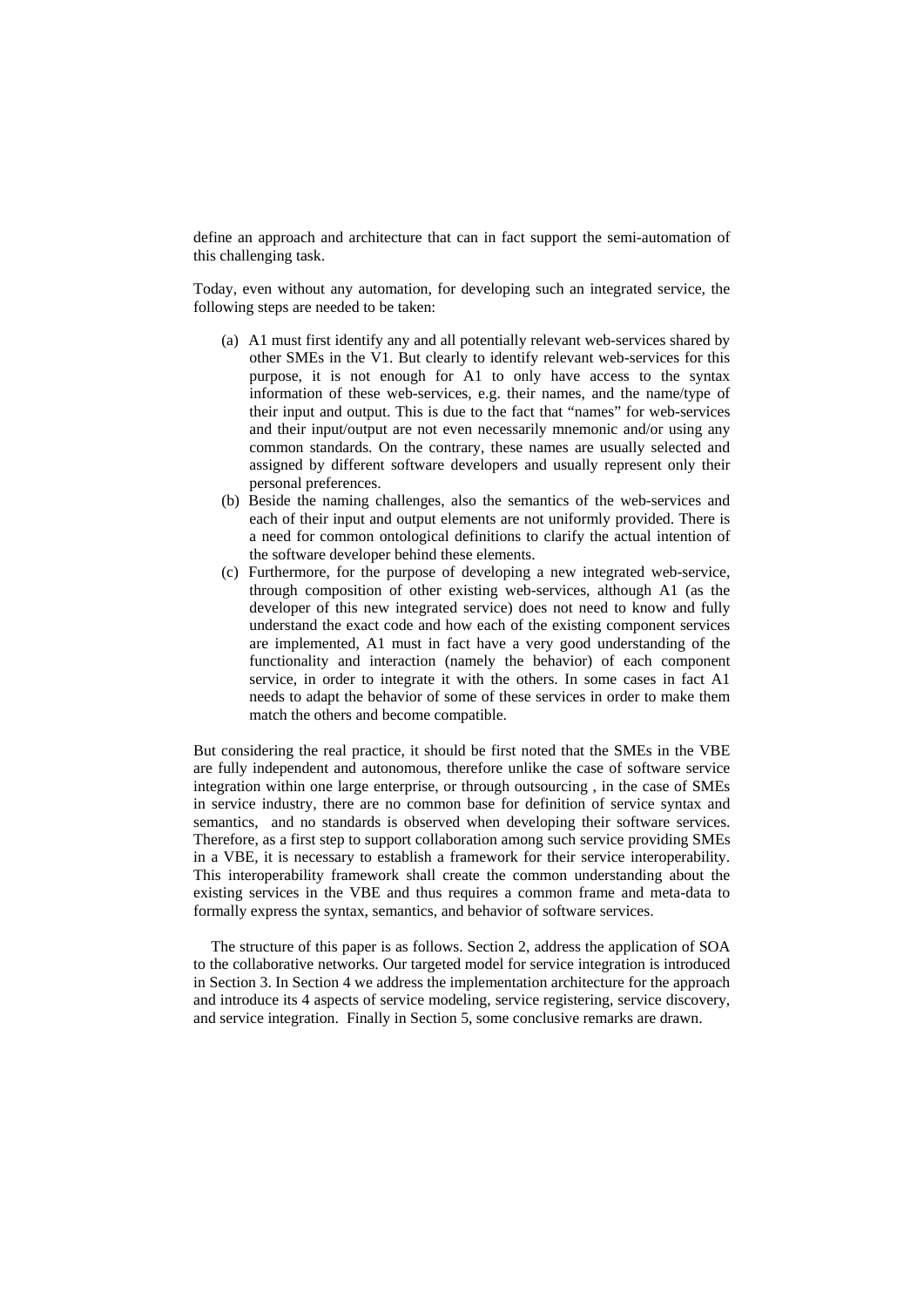#### **2 Applying SOA to Collaborative Networks**

From the ICT perspective of a CN, supporting its agility, cost-effectiveness, and adaptability need designing more advanced infrastructures. The SOA and service utility paradigms [6] as prominent ICT approaches provide the strong required architecture for a system in which there are components interacting with each other, while their functionalities are viewed as software modules called services [7]. In service industry, software service accessibility by each enterprise in the collaborative network, in support of service interoperability, results in reinforcing its collaboration with others and decreasing its service development and hosting costs. Most CNs in this industry consist of Micro, Small, and Medium Enterprises, with difficulties to maintain heavy IT infrastructures and costly staff, so the CN members in service industry shall in fact be considered as both clients and service providers. In the SOA context, SaaS (Software-as- a-Service) [8] is one of the most powerful models that can benefit the CNs. As clients, remote access to services can be supported for CN members, who can for instance pay per use, based on the contractual rules specified in SLAs (Service Level Agreement) [9]. As such, it does not matter where the services providers are located, and how the services have been deployed [10].

Using SaaS, CN members (as clients) can search among existing services, build and register their own new services, compose existing services, or adapt the accessed services according to their needs. In this sense, both common representation of software services as well as formal modeling and coordination of their interactions are fundamental issues which assist flexible and better service discovery and service composition. We focus and discuss these two aspects in the following paragraphs.

#### **2.1 Formal Representation of Software Services**

Generating integrated software services, through reusing and composing the existing shared services, require the establishment of their formal representation. Currently there are several notations and graphical modeling tools used for modeling of business processes, such as the Business Process Modeling Notation (BPMN) and the Unified Modeling Language (UML) Activity Diagram, the Event-driven Process Chains (EPC), and The Role Activity Diagrams (RADs) [11]. BPMN and UML Activity Diagrams are currently considered as the two most suitable and popular ones. While these standards are largely overlapping, BPMN is slightly stronger and more expressive [12], so we have choose BPMN as the basic notation for modeling business processes in the proposed platform. BPMN uses different types of events, gateways, exceptions, and compensation associations to represent the control flow. Despite its popularity, the BPMN notation is too abstract to convey sufficient details required to represent the syntax, semantics, and operational behavior properties of software services, necessary for service composition/integration. Therefore, scrutiny of the syntax, semantics and behavior of software services which are discussed in the following paragraphs becomes significant.

Interface, data types and structures of each service are represented by its *syntax*. Web Service Definition Language (WSDL) is the most popular language for syntactical representation of software services [13].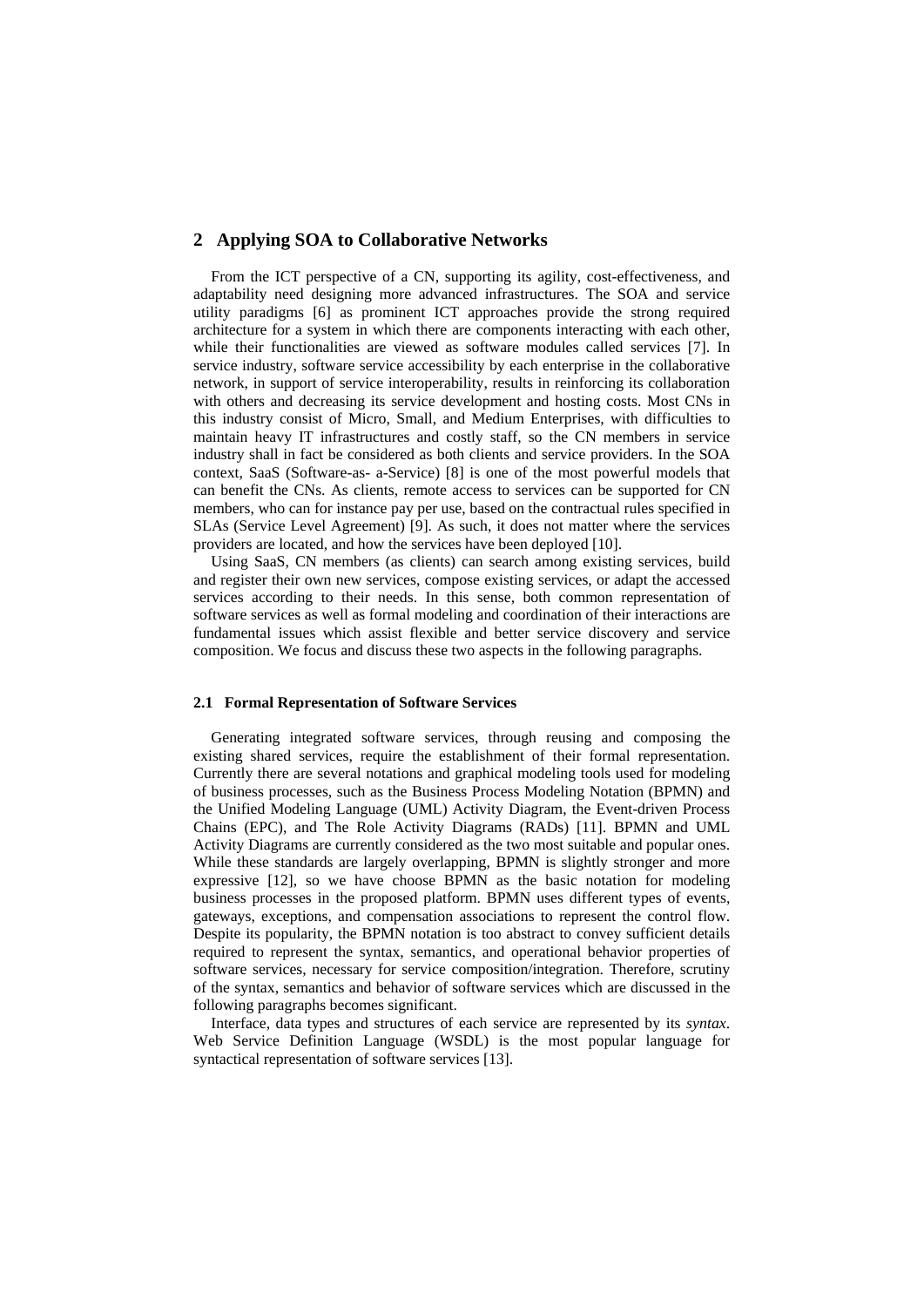Most web service models and languages such as Simple Object Access Protocol (SOAP) [14], and Universal Description Discovery Integration (UDDI) [15] are also used at the syntactic level. These technologies support interoperability between different services through common standards, but human interaction is still needed to search for appropriate services and for composing them in a reasonable manner. The intervention of human is however in contrast to the strategic goals of SOA, such as the scalability, agility, etc. [16]. Therefore, it is necessary to automate main tasks of SOA such as service discovery, composition and adaptation to the extent possible. To achieve this goal, besides the syntax, we should also consider more conceptual properties of services that are known as *semantics*. The semantics represent conceptual aspects of services, using explicit and machine-interpretable descriptions.

Further to syntax and semantics, *behavioral properties* of a service must also be formally defined. These properties address the set of operations involved in a service and indicate the order of invocations of these operations. Composition and integration of web services lie at the heart of our framework and they cannot be successful without behavioral specification of software services. BPMN may also be used to define the behavior of a service, but, there are some drawbacks and ambiguities in this aspect of BPMN [17]. Therefore, developing service ontology is required to specify service semantics and disambiguate current BPMN process specification of services.

#### **3 Proposed Model**

We propose a new SOA based platform for a CN shown in Figure 1. This architecture is composed of four layers including business modeling layer, meta data layer, service composition layer and IT infrastructure layer. As Figure 1 illustrates, members/stakeholders of a CN share their software services according to their contracts. As mentioned in Section 2, these services shall be represented as extended BPMN diagrams, to derive their syntactical, semantics and behavioral descriptions. Meta data and composition layers are discussed in the following sections.

#### **3.1 Meta Data**

Software Services are designed to support interoperable machine-to-machine interaction over a network using two basic standards including WSDL which describes the interface in a machine-process format, and SOAP [13] which is used to format the exchanged messages. For documenting syntactical information of software services, we need to parse the xml-based documents generated by WSDL and Soap, to extract the syntax of operations and messages of web services. We also use the formal notation of constraint automaton[18] for specification of the external behavior of a service. In this formalism, a web service is represented as a sequence of operations in which there are some constraints defined on operations' invocation order [19].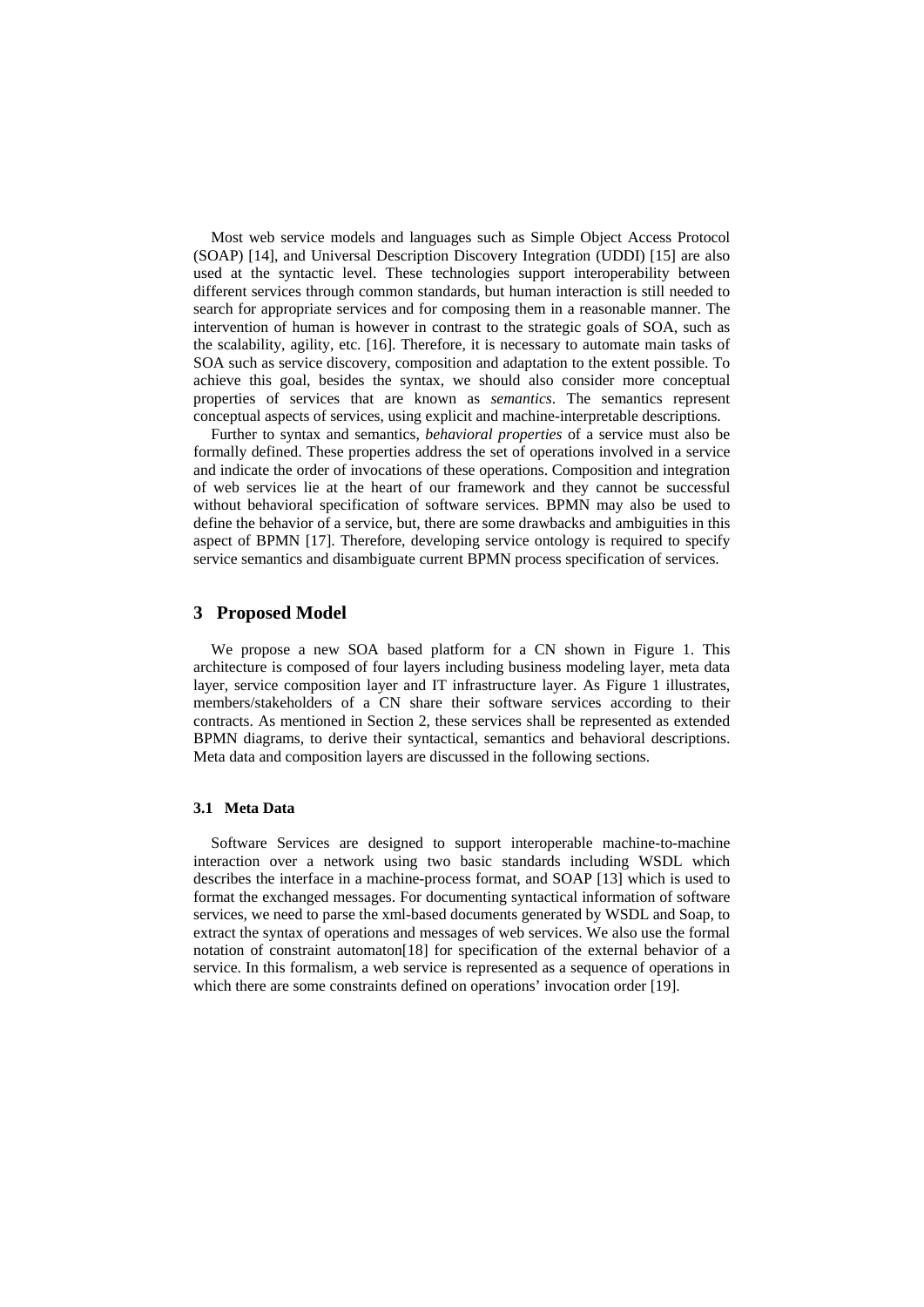

Figure 1: A new SOA-based platform for a CN

#### **4 Service Composition Framework**

Our proposed framework for composition of software services within collaborative networks consists of four subspaces, which are implemented as modules, to address: (i) modeling business processes and obtaining their formal meta-data (on syntax, semantics, and behavior), (ii) registering the extracted metadata in corresponding repositories, (iii) discovering, matching and adapting appropriate services (needed for their composition into a new integrated service), and (iv) coordinating, integrating, and executing composed services. Thus, the complete implementation architecture includes four modules, labeled as: modeling, registering, discovery, and integration.

#### **4.1 Modeling of Services**

This module supports the formal definition of the software services to be shared with the community of enterprises at the CN. See Figure 2 that represents the general architecture for *service provision*. From the end users point of view at each enterprise, their shared business services are required be defined. At first, user presents the complete flow of his every business process as a BPMN diagram or BPD (Business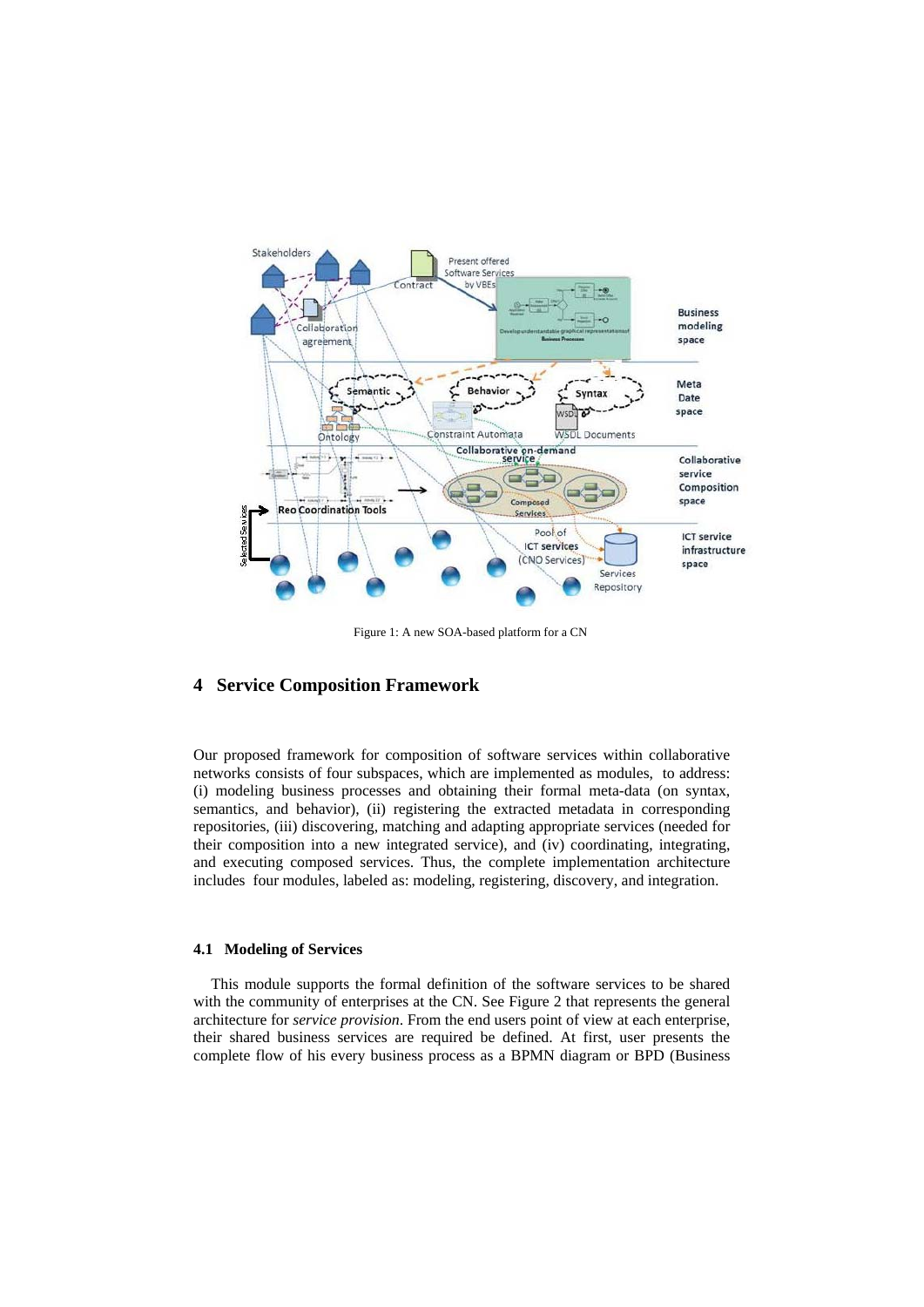Process Diagram) using the BPMN editor. Each diagram should be further extended to define the syntax, semantic and behavior of its corresponding software service. Such enrichments, which is represented in the box labeled as "BPMN Extender", consist of three parts: adding new descriptions, refining ambiguities, and annotating to facilitate extraction of these metadata. The task of extracting elements needed to register the behavior and semantics metadata of the service in appropriate repositories has been presented with the box labeled "Metadata Extractor". To obtain Syntactical metadata, besides some basic syntactical meta-data derived from the primary BPMN diagram, we need to load and parse WSDL documents of web services, which are represented in the boxes labeled as "WSDL Loader" and "WSDL Parser". These steps are shown within the *Business Modeling Space* and *Meta Data Space* in Figure 1.



Figure 2. Architecture of *Service Provision* in the platform

#### **4.2 Registering of Services**

As mentioned in Section 3.1, we formalize the externally observable behavior of the software services in terms of constraint automata. There is therefore, a constraint automaton generated for each service which should be captured within the behavior registry. The data structure of this registry is formed of state tables which store current state, next state, ports (operation names) and data constraints of constraint automaton[19]. Behavior registry of services is needed to generate final executable code for integrated services, as described in the next subsections. Also the syntactical metadata for services need to be captured in syntax registry. Most activities in the framework e.g. discovery, integration and execution of services, refer to this registry.

 The services meta-data is improved by using OWL-S, a rich description language for representing semantics. Service semantics are then captured within the ontology registry, which describes "individual" services, together with the set of their "property assertions" relating individual services to each other [20].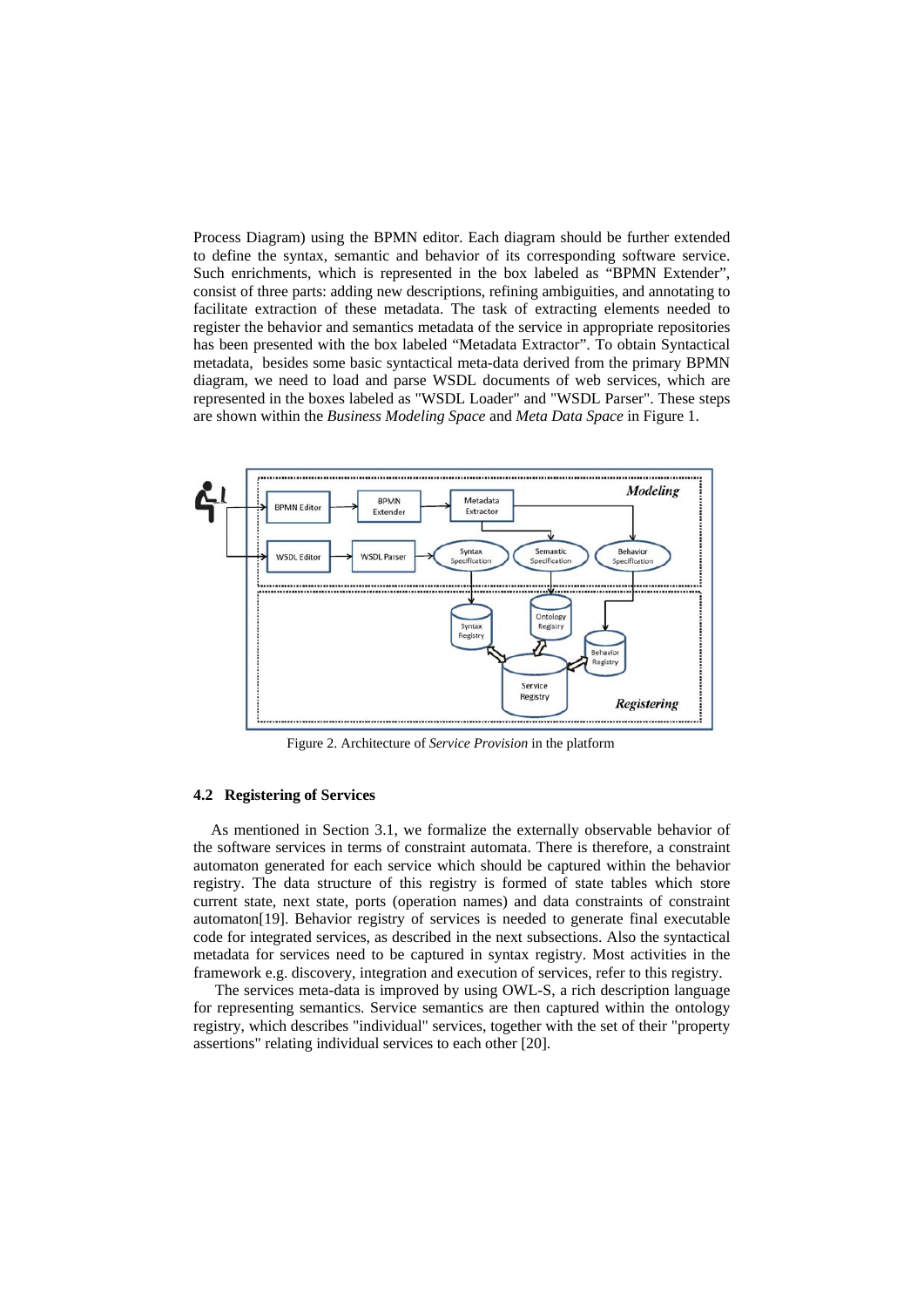Obviously beside the three metadata registries addressed above, the framework also needs a service registry, such as UDDI which contains all shared services with their syntactic metadata. But in addition to syntactic information, we also keep the ontological and behavioral metadata associated with each published service synchronized in the service registry. Figure 2 illustrates the required operations for registering new services by the service provider in the platform. This task uses the BPMN for modeling the behavior and semantic of the services and the WSDL for specification of their syntax. We will describe in the next section how we use these registries to compose existing services into an integrated service. All mentioned registries are considered as *Service Repository* within the *ICT Service Infrastructure Space* in Figure 1.

#### **4.3 Discovery of Services**

Figure 3 represents the general architecture for *service composition* in our framework, where its four different aspects of modeling, registering, discovery, and integration are also indicated. We will of course in this subsection focus on describing the Discovery aspects of this architecture. Let us consider the example provided in Section 1, where the user in A1 intends to create a new integrated tourism service composed of a number of other services (i.e. reservation of flight ticket, reservation of accommodation, etc.). This user will then need to first specify this integrated business process and its components through the BPMN editor. The task of decomposing the integrated service into its component services is represented in the box labeled as "Decomposer". The step after this decomposition is the performed by the service search engine, which starts to match as much as possible the description of the component services defined by the user against the services existing at the service registry, to be offered as alternatives to the user. As such, the role of Service search engine is the discovery of potential required services among the existing shared services. The Service search engine has to search the syntax and ontology service registries simultaneously, for matching the syntactic and semantic aspects of the registered services against the decomposed components. The report of all the partially matched services, as well as those that are not found will be sent to the user, where he can apply his/her preferences in selecting among the alternatives.

Nevertheless standardizing the service definitions does not remove the need for service adaptation. Usually the discovered services, do not fully, but only partially match the requirements and context of the desired service component (decomposed tasks). In this case, in case such a service is selected by the user, the service adapter modifies it in order to make it compatible with the user's desired service. This adaptation provides semi-automated support for identification and resolution of interface-level mismatch between the intended and the discovered services[21]. As Figure 1 shows, the dashed lines connecting the *Composed Services* to the *Service Repository* indicate the process of service discovery.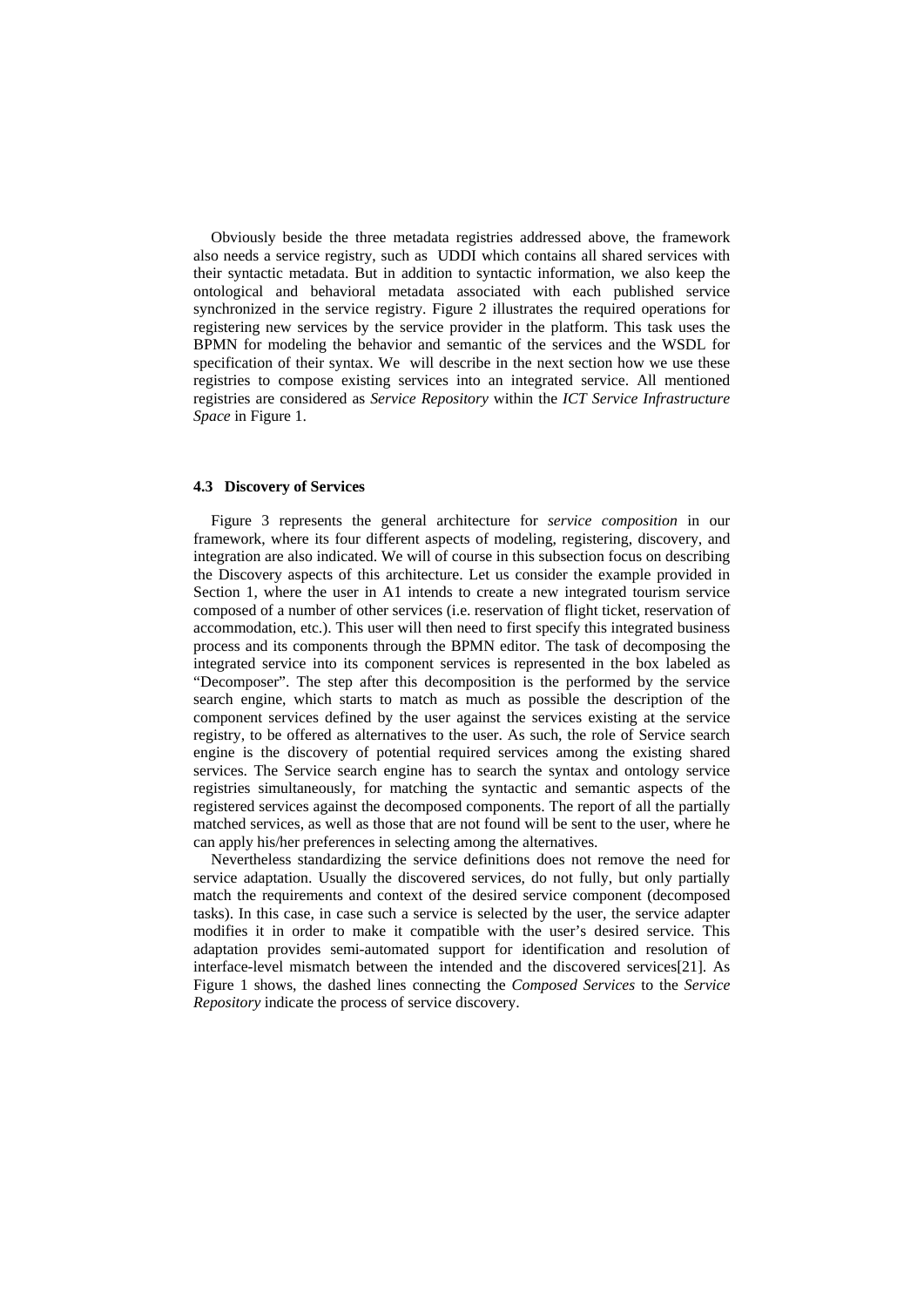#### **4.4 Integration of Services**

As mentioned before, we apply the Reo circuits to model the coordination aspects related to the interactions among software services. As such the user at A1 will use the Extensible Coordination Tools (ECT) [22], which is a collection of Eclipse plugins, to design these interaction circuits, using a drag-and-drop graphical interface. But, some essential activities like communication between web services and the Reo circuits, and generating executable code from a circuit diagram cannot be done by ECT. Therefore, we need a wrapper to connect web services to the boundary nodes of Reo circuits as Reo components, to communicate with web services and exchange data via SOAP message, and also translate Reo circuits to java code [19]. Using wrapper provides interaction among the running software services in a way coordinated by the Reo circuits and also dynamic and automatic service invocation. For these purposes, the Reo compiler produces the glue-code among the individual services involved in the integrated service, and the Proxy generator produces the proxies for each involved service. Furthermore, to generate final executable code for a composed service, we need its syntactic metadata and behavioral properties of selected services. We have described more details about the design and the current implementation of this wrapper in another paper [19]. As shown in Figure 1, the *Selected Services* would be integrated by *Reo Coordination Tools* within the *Collaborative Service Composition Space*.



Figure 3. Architecture of *Service Composition* in the platform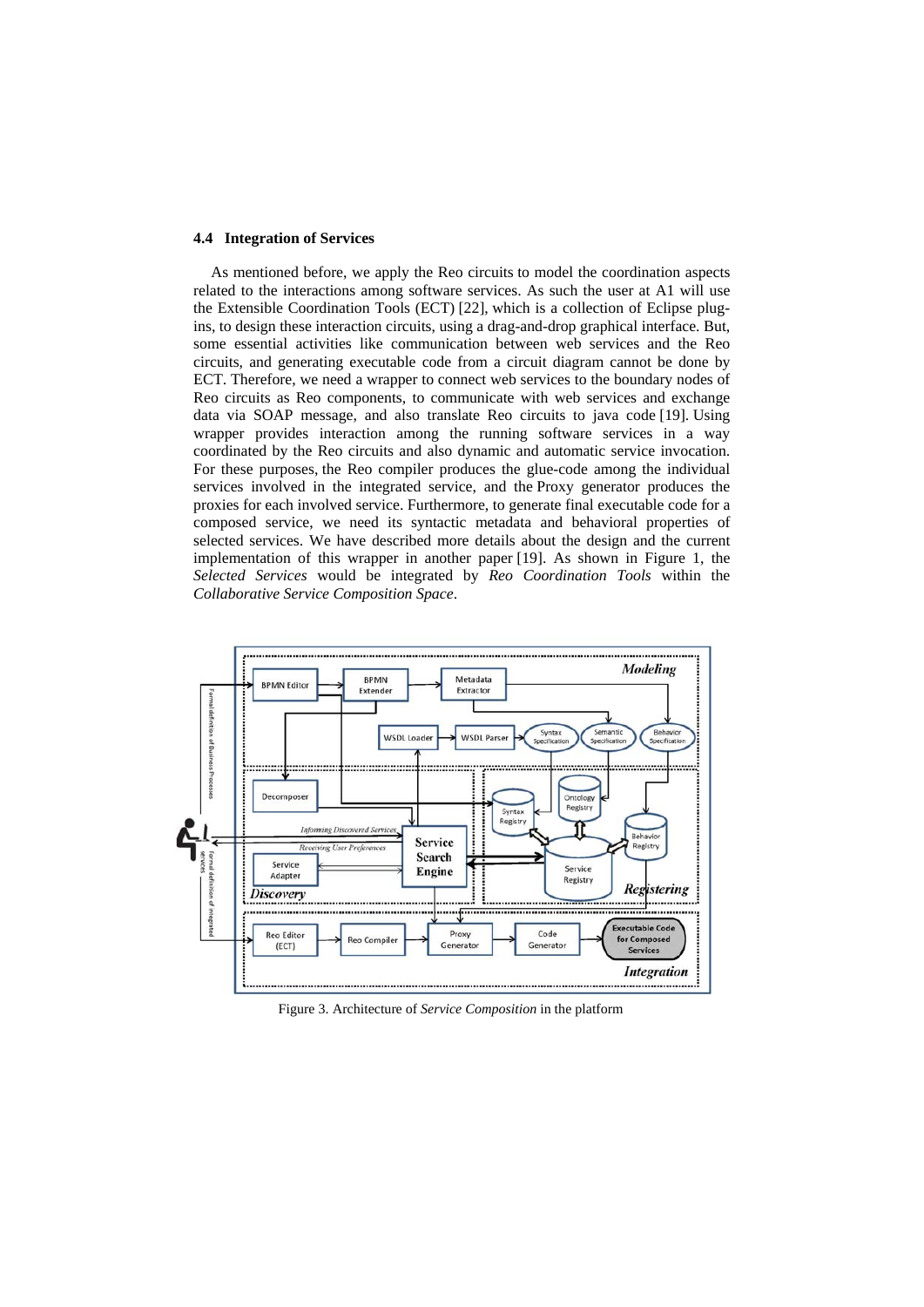#### **5 Conclusion**

This paper addresses the design of a framework to assist service providers in a collaborative networks, e.g. the SMEs involved in a tourism or insurance VBE, to uniformly create the formal definition of their services, so that they can be understood and shared with others. For this purpose, the paper proposes a novel SOA-based Collaborative Business ICT framework to support CNs in service provision industry with their effective collaboration through sharing and composition of their web services. This approach supports the organizations involved in a service industry CN with a platform-independent, easy-to-use, on-demand, and pay-per-use ICT service interoperability infrastructure. From the technical point of view, this is a web-based integrated platform devoted to the CNs, for providing value-added business services, via service composition. The platform improves software service discovery and service integration using variant metadata, as well as concrete formal machine readable definitions. Moreover, it uses Reo circuits as coordination models, used to coordinate the complex interaction protocols among an enterprise business processes, which is one of the most challenging issues in modeling and executing business processes in CNs.

#### **Acknowledgements**

The work on this paper is partially supported by the FP7 project GLONET, funded by the European Commission.

#### **References**

- 1. Camarinha-Matos, L.M., Afsarmanesh, H.: A comprehensive modeling framework for collaborative networked organizations. In the Journal of Intelligent Manufacturing, Springer publisher. 18(5), pp. 527-615 (2007)
- 2. Kaletas, E. C., Afsarmanesh, H., Anastasiou, M., Camarinha-Matos, L.M.: Emerging technologies and standards, in Virtual Organizations: Systems and Practices. Springer, ISBN 0-387-23755-0, chap. 2.2, pp. 105-132 (2005)
- 3. Afsarmanesh, H., Camarinha-Matos, L.M.: On the classification and management of Virtual organisation Breeding Environments. IJITM .8(3), pp. 234-259 (2009)
- 4. Camarinha-Matos, L.M., Afsarmanesh, H.: A framework for virtual organization creation in a breeding environment. Annual Reviews in Control 31(1), pp. 119-135 (2007)
- 5. Afsarmanesh, H., Camarinha-Matos, L.M., Msanjila, S.S.: On Management of 2nd Generation Virtual organizations Breeding Environments. In the Journal of Annual Reviews in Control. Elsevier. 33(2) , pp. 209-219 (2009)
- 6. Framing the future of the Service Oriented Economy, http://www.nessieurope.com/documents/NESSI\_SRA\_VOL\_1\_20060213.pdf (2006)
- 7. Singh, M., Huhns, M.: Service Oriented Computing. Wiley, Chichester (2005).
- 8. Software as a Service: Strategic Backgrounder, http://www.siia.net/estore/ssb-01.pdf (2001)